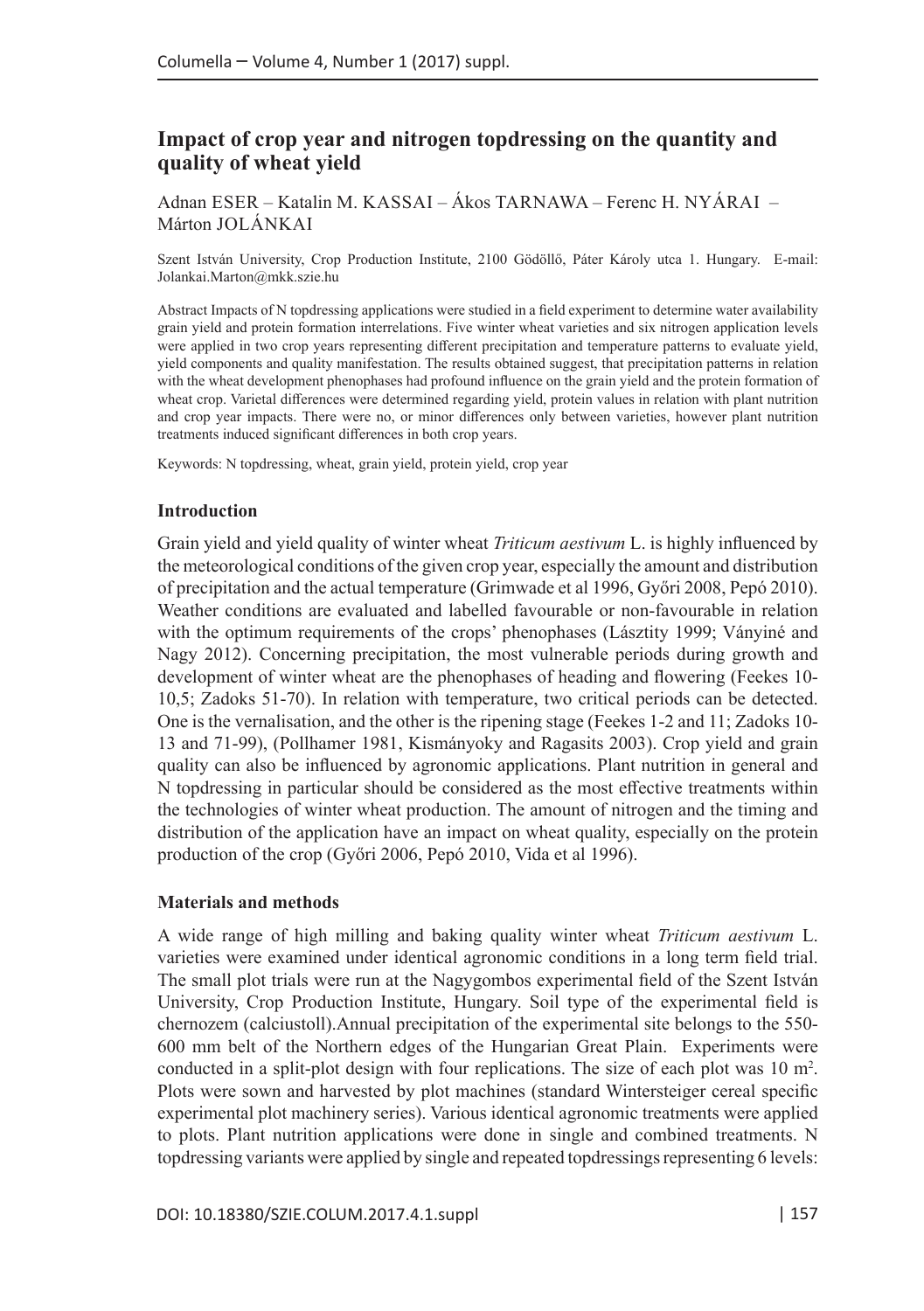0, 80, 80+40, 120, 120+40 and 160 kg/ha N in single and split applications. All plots were sown with identical series of wheat varieties for studying their performance in relation with agronomic impacts. The recent study presents the performance and evaluations of six winter wheat varieties (Alföld-90, Mv Magdaléna, Mv Suba, Mv Toborzó and Mv Toldi) of the 2013 and 2014 crop years. Wheat grain quality parameters: protein, and wet gluten contents were determined from grain samples, as well as quality characteristics at the Research Laboratory of the SIU Crop Production Institute, and RET Regional Knowledge Centre laboratories according to Hungarian and EU standards (MSZ 1998; EK 2000). The protein figures were correlated with the treatments applied, and analyses were done by Microsoft Office 2003 statistical programmes (Horváth 2014). Figure 1 demonstrates the phenophases of winter wheat by the grading of two internationally used systems. Phenological phases have been evaluated in accordance with the monthly precipitation and temperature figures of the respective crop years by the methods of Pollhamer (1981) and Kismányoky and Ragasits (2003).



*Figure 1. Growth stages of winter wheat - Feekes and Zadoks values. (Source Kismányoky and Ragasits 2003).*

Crop year conditions were evaluated in accordance with the monthly values of temperature and precipitation in favourable (2013) and non-favourable (2014) crop years during the vegetation period. The monthly periods are considered in accordance with the magnitude of deviation in relation with the long term mean temperature and precipitation values. A plus or minus 20 % of precipitation and  $1 \text{ }^{\circ}\text{C}$  of temperature were applied as threshold values.

# **Results and discussion**

Yield results of the trial are summarized in Figure 2 and 3. The total amount of grain yield (kg/ha) is indicated for the two respective crops years for all the wheat varieties examined.

The results obtained suggest, that the two crop years examined had different levels of grain yield regardless to varieties. In 2013 grain yield amounts ranged from 2,9 to 7,5 t/ ha with definite differences between N applications, while in 2014 this turned to be 4,8 to 7,3 showing less variations between plant nutrition treatments. In both crop years minor varietal differences were detected only.

Quality information is provided by in Figure 4 and 5. The total amount of protein yield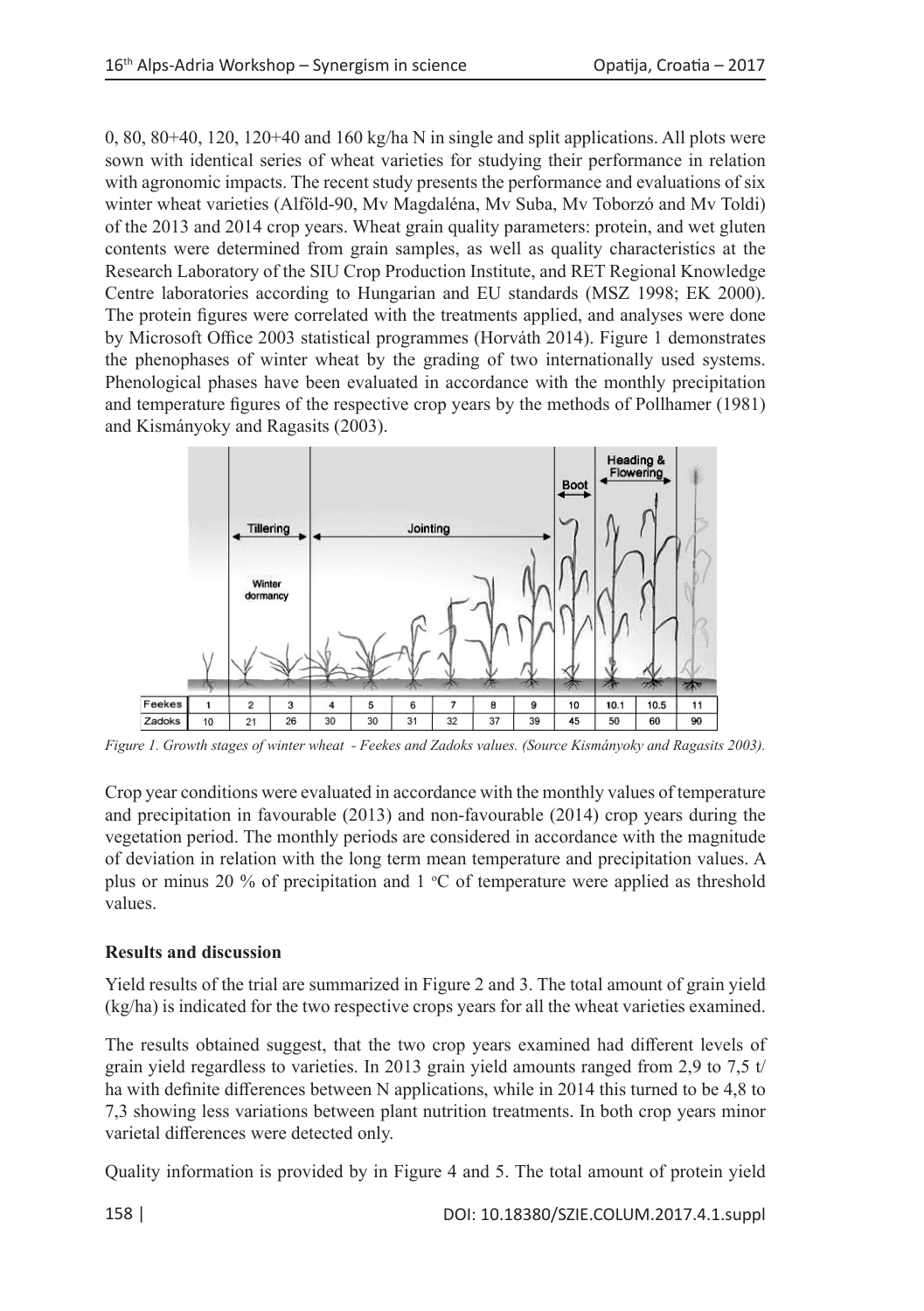(kg/ha) is indicated for the two respective crops years by all the wheat varieties examined. The results obtained highlight three factors. The first of them is the difference between the



*Figure 2. Total grain yields in favourable crop year. Nagygombos 2013*



*Figure 3. Total grain yields in non-favourable crop year. Nagygombos 2014*



*Figure 4. Total protein yields in the favourable crop year. Nagygombos 2013*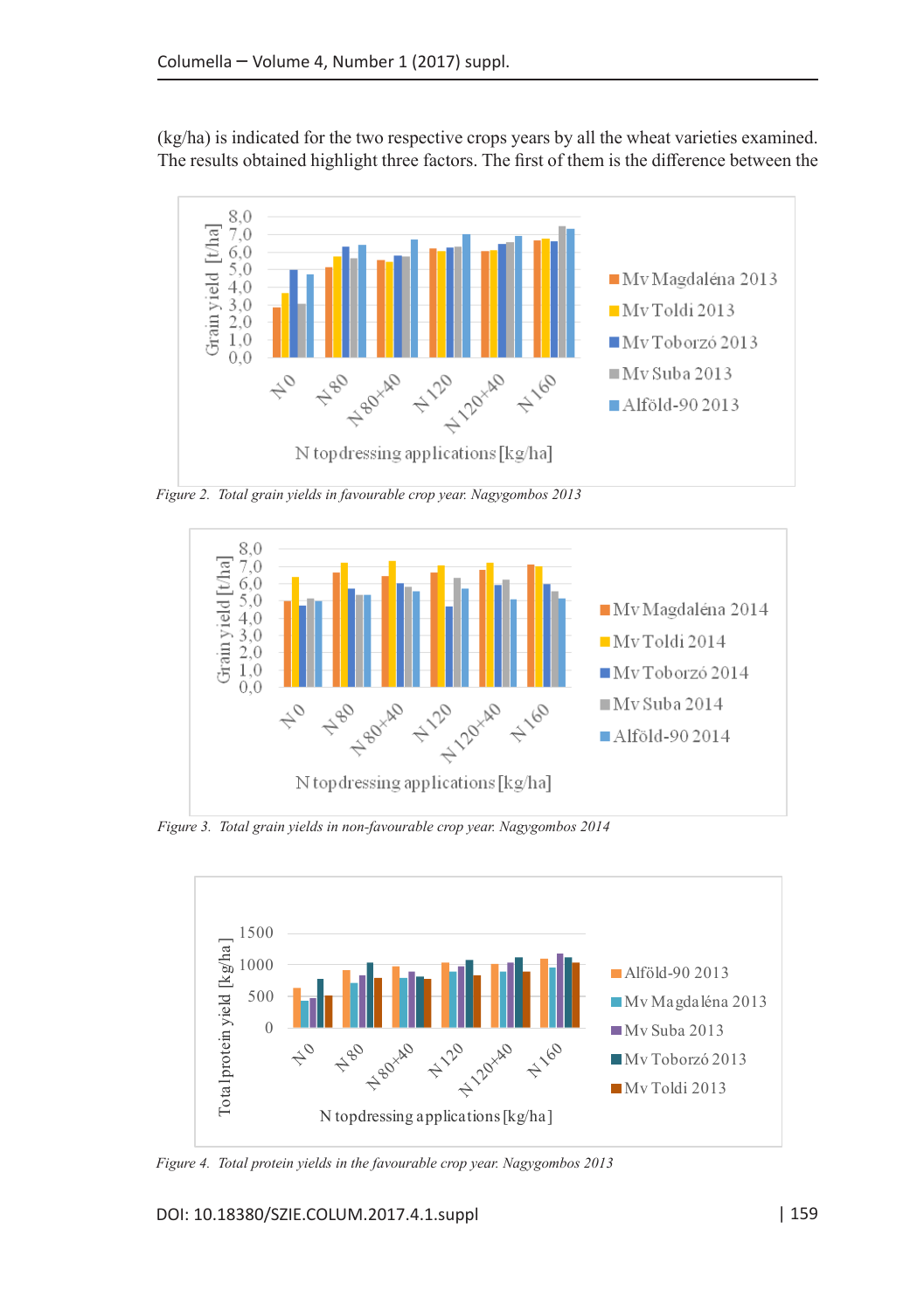amounts of protein yield. In 2013 the range of total amount of protein was between 412 and 1187 kg/ha. In 2014, a non favourable crop year resulted in 513 and 988 kg/ha protein yield values. The second is the consequent differences between the impacts of N application levels. These differences were significantly bigger in the favourable crop year in comparison with those of the non-favourable vintage. The reason of such deviation was due to the amount of precipitation during the phenophases of flowering and grain filling of the respective crop years.

The third factor detected was the performance of varieties. From among the five varieties examined three cultivars – Mv Suba, Mv Toborzó and Mv Toldi proved to be the most efficient regarding the amount of total protein yield production. The highest protein yields were obtained by Mv Toborzó in 2013, while in 2014 the Mv Toldi cultivar produced



*Figure 5. Total protein yields in the non-favourable crop year. Nagygombos 2014*

superior figures. Tables 1 and 2 present correlation figures of experimental variants for both crop years. For better understanding, the tables show data on further interrelations not discussed in this paper, but which may provide information on the protein formation performance. These are the following apart from protein values: grain yield, hectolitre weight, thousand grain weight, gluten and Zeleny figures. The results obtained suggest that the strongest correlation was detected between the total amount of protein and the experimental treatments, regardless to the impact of crop years' weather in accordance with the findings of Győri (2008) and Pepó (2010).

| Wheat varieties  | Yield<br>$\lceil t / ha \rceil$ | Hecto-<br>litre<br>weight<br>[ $kg/h$ ]] | Thousand<br>grain<br>weight $[g]$ | NIR analysis data                       |                                              |                             |                       |
|------------------|---------------------------------|------------------------------------------|-----------------------------------|-----------------------------------------|----------------------------------------------|-----------------------------|-----------------------|
|                  |                                 |                                          |                                   | Protein<br>content<br>$\lceil\% \rceil$ | Total<br>of<br>amount<br>protein [kg/<br>ha] | Gluten<br>$\lceil\% \rceil$ | Zeleny<br>number [ml] |
| $r(Alföld-90)$   | 0.9837                          | 0.9979                                   | 0.5640                            | 0.9962                                  | 0.9909                                       | 0.9931                      | 0.9806                |
| r (Mv Magdaléna) | 0.9883                          | 0.9750                                   | 0.9563                            | 0.4003                                  | 0.9901                                       | 0.2015                      | 0.8071                |
| r (My Suba)      | 0.9936                          | 0.9144                                   | 0.9432                            | 0.1305                                  | 0.9990                                       | 0.1414                      | 0.8023                |
| r (My Toborzó)   | 0.9452                          | 0.7715                                   | 0.4595                            | 0.9509                                  | 0.9661                                       | 0.9220                      | 0.9124                |
| r (Mv Toldi)     | 0.9802                          | 0.9556                                   | 0.7422                            | 0.6782                                  | 0.9863                                       | 0.6306                      | 0.7531                |

*Table 1. Correlation between plant nutrition (control vs treatments), yield and protein yield by respective varieties. Nagygombos 2013*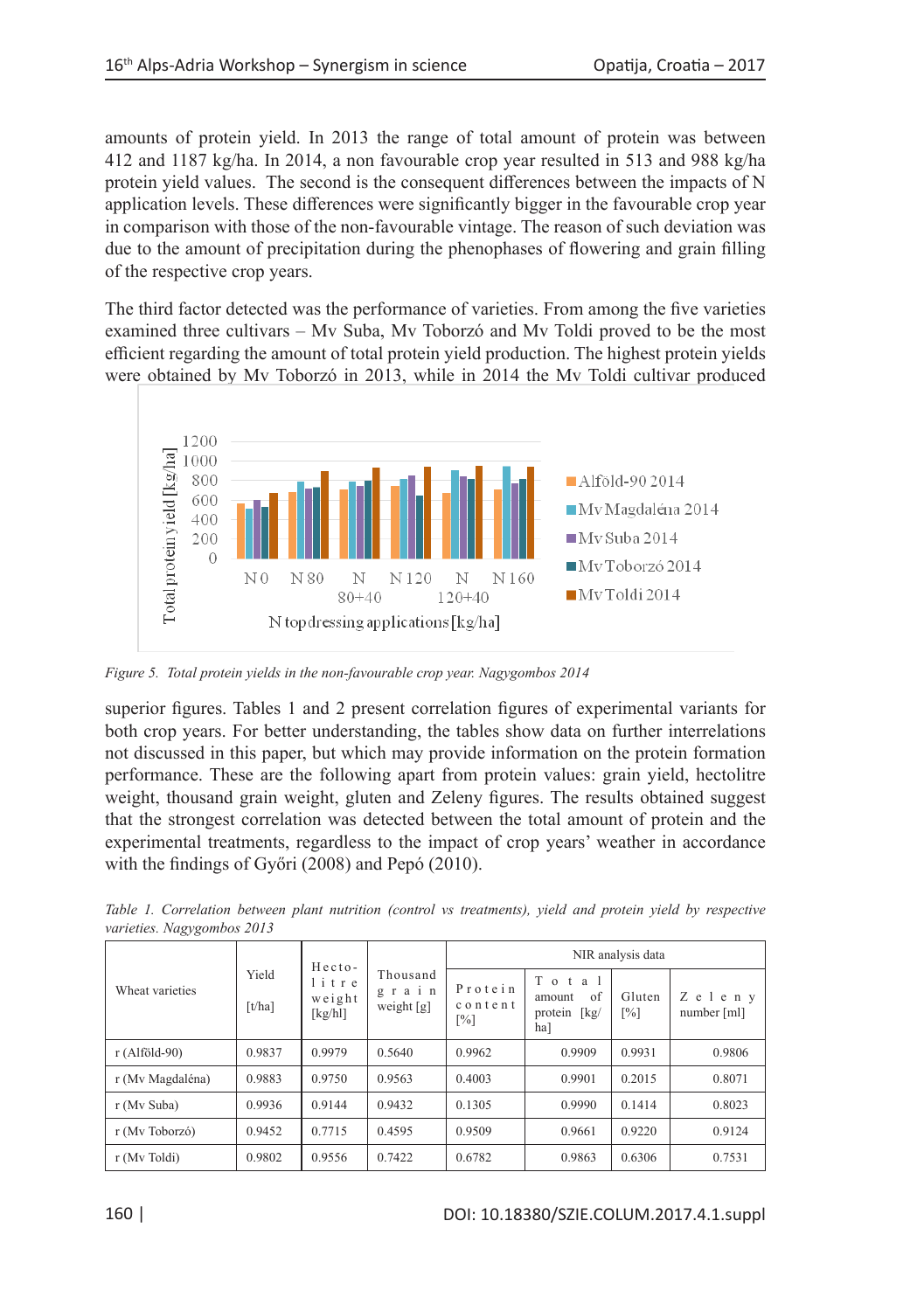Yield figures of the cultivars were in close correlation with plant nutrition with a few exceptions only. However this correlation proved to be stronger and at the same time more balanced in the favourable crop year.

| Wheat varieties  | Yield<br>$\lceil t/ha \rceil$ | Hecto-<br>litre<br>weight<br>$\lceil \frac{kg}{h} \rceil$ | Thousand<br>grain<br>weight $[g]$ | NIR analysis data                       |                                                                   |                             |                       |
|------------------|-------------------------------|-----------------------------------------------------------|-----------------------------------|-----------------------------------------|-------------------------------------------------------------------|-----------------------------|-----------------------|
|                  |                               |                                                           |                                   | Protein<br>content<br>$\lceil\% \rceil$ | Total<br>of<br>amount<br>protein $\lceil \text{kg} \rceil$<br>ha] | Gluten<br>$\lceil\% \rceil$ | Zeleny<br>number [ml] |
| $r(Alföld-90)$   | 0.4578                        | 0.7055                                                    | 0.3952                            | 0.9877                                  | 0.8826                                                            | 0.9924                      | 0.9974                |
| r (Mv Magdaléna) | 0.9463                        | 0.9174                                                    | 0.0151                            | 0.9954                                  | 0.9828                                                            | 0.9917                      | 0.9753                |
| r (My Suba)      | 0.5977                        | 0.8952                                                    | 0.7827                            | 0.9463                                  | 0.8592                                                            | 0.9405                      | 0.9513                |
| r (Mv Toborzó)   | 0.5716                        | 0.6887                                                    | 0.8961                            | 0.9536                                  | 0.8645                                                            | 0.9453                      | 0.9662                |
| r (Mv Toldi)     | 0.7506                        | 0.7831                                                    | 0.8343                            | 0.9729                                  | 0.9308                                                            | 0.9757                      | 0.9838                |

*Table 2.. Correlation between plant nutrition (control vs treatments), yield and protein yield by respective varieties. Nagygombos 2014*

The correlations of crop yield components were much weaker in both crop years in comparison with those of yield and protein values. The most vulnerable phenological periods of winter wheat were the stages of heading and flowering in relation with precipitation and vernalisation and ripening concerning temperature performance in accordance with the results of Pollhamer (1981) and that of Kismányoky and Ragasits (2003).

# **Conclusions**

Precipitation and temperature data were studied in a long term field experiment to determine water availability and plant nutrition impacts on yield quantity and quality. The aim of the study was to evaluate favourable and non-favourable crop year conditions for winter wheat *Triticum aestivum* L. Five winter wheat varieties and six nitrogen topdressing application levels were applied in two consecutive crop years representing different precipitation and temperature patterns to evaluate yield, yield components and quality manifestation. The results of the experiment suggest that precipitation patterns in relation with the wheat development phenophases had profound influence on the yield and the protein formation of the crop. From among phenophases flowering and grain filling periods proved to be the most influential stages. The two crop years resulted in different amounts of protein yield. The favourable one significantly increased the total amount of protein in comparison with that of the non-favourable vintage. There were detectable differences in the protein yield of the wheat varieties studied. However the efficiency of the respective varieties also differed in the two crop years. Strong correlation was detected between the total amount of protein and the experimental treatments in both years. Yield figures of the wheat varieties were in close correlation with plant nutrition in general. Correlations of crop yield components were lower in both crop years in comparison with those of yield and protein values.